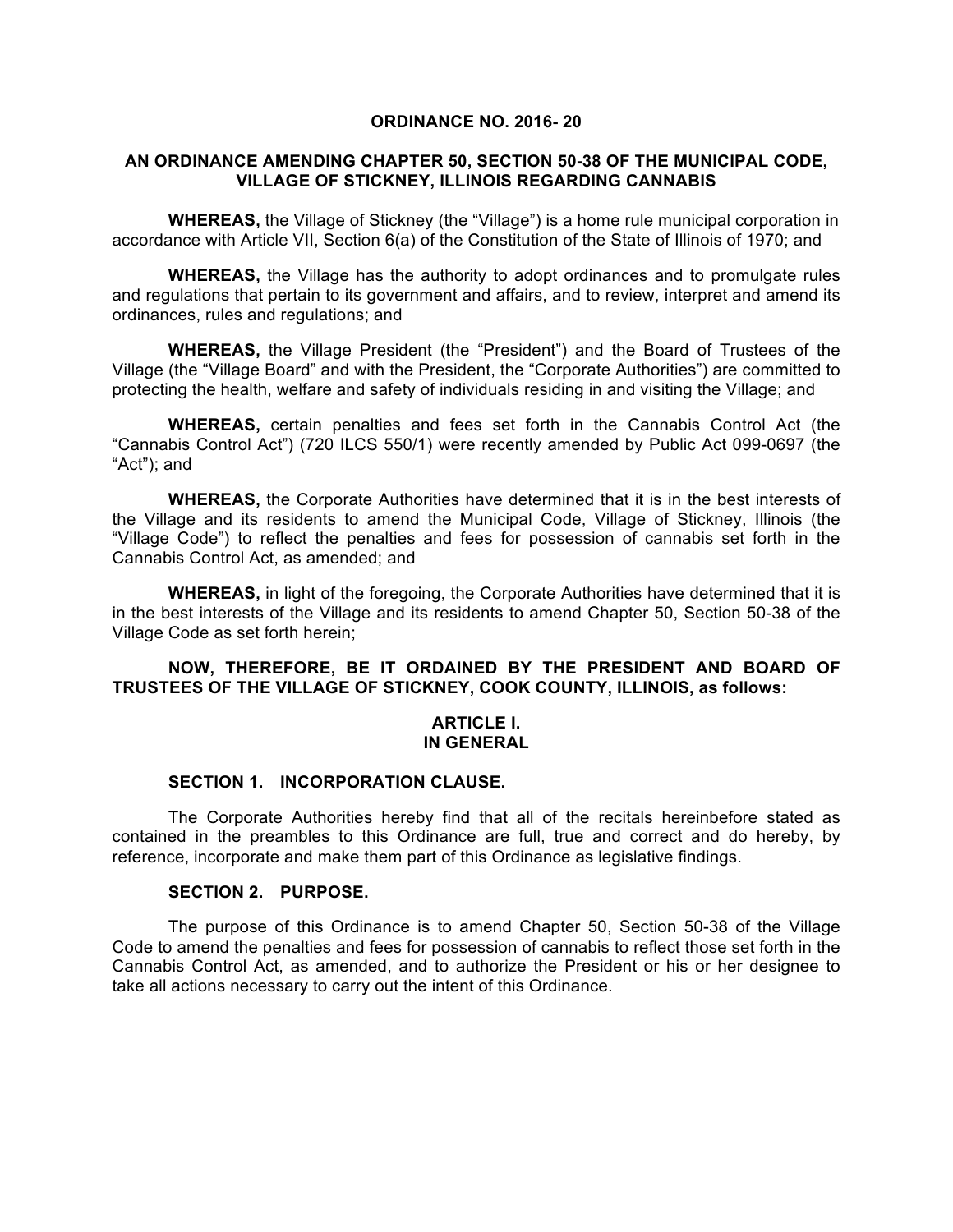### **ARTICLE II. AMENDMENT OF CHAPTER 50, SECTION 50-38 OF THE MUNICIPAL CODE, VILLAGE OF STICKNEY, ILLINOIS**

# **SECTION 3.0. AMENDMENT OF CHAPTER 50, SECTION 50-38.**

That the Village Code is hereby amended, notwithstanding any provision, ordinance, resolution or Village Code section to the contrary, by amending Chapter 50, Section 50-38, which Section shall be amended as follows:

# **Sec. 50-38. – Possession of cannabis.**

(a) It shall be unlawful for any person to possess cannabis, except as set forth in the Compassionate Use of Medical Cannabis Pilot Program Act (410 ILCS 130/1 et seq.).

(b) Cannabis includes marijuana, hashish and other substances which are identified as including any parts of the plant *Cannabis Sativa*, whether growing or not; the seeds thereof, the resin extracted from any part of such plant; and any compound, manufacture, salt, derivative, mixture or preparation of such plant, its seeds, or resin, including tetrahydrocannabinol (THC) and all other cannibal derivatives, including its naturally occurring or synthetically produced ingredients, whether produced directly or indirectly by extraction, or independently by means of chemical synthesis or by combination of extraction and chemical synthesis; but shall not include the mature stalks of such plant, fiber produced from such stalks, oil or cake made from the seeds of such plant, and other compound, manufacture, salt, derivative, mixture, or preparation of such mature stalks (except the resin extracted therefrom), fiber, oil, or cake, or the sterilized seed of such plant which is incapable of germination.

(c) A police officer may, in lieu of filing a complaint or arresting a violator, issue to the violator a citation (notice to appear or "P" ticket) allowing the violator to settle and compromise the violation claim by paying to the village the amount set forth as follows, not more than ten days after the time such violation was committed:

| Two grams or less                                |               |
|--------------------------------------------------|---------------|
| More than two grams and nNot more than ten grams | 250.00-200.00 |
| More than ten grams and not more than 20 grams   | 400.00        |
| More than 20 grams and not more than 30 grams    | 500.00        |

If the person to whom a citation was issued fails to settle within ten days, the amount of settlement prior to a court appearance shall be double the amount enumerated in this subsection.

(d) If the person to whom the citation was issued fails to settle and pay such violation claim, proceedings shall be instituted in the county circuit court against the violator. If a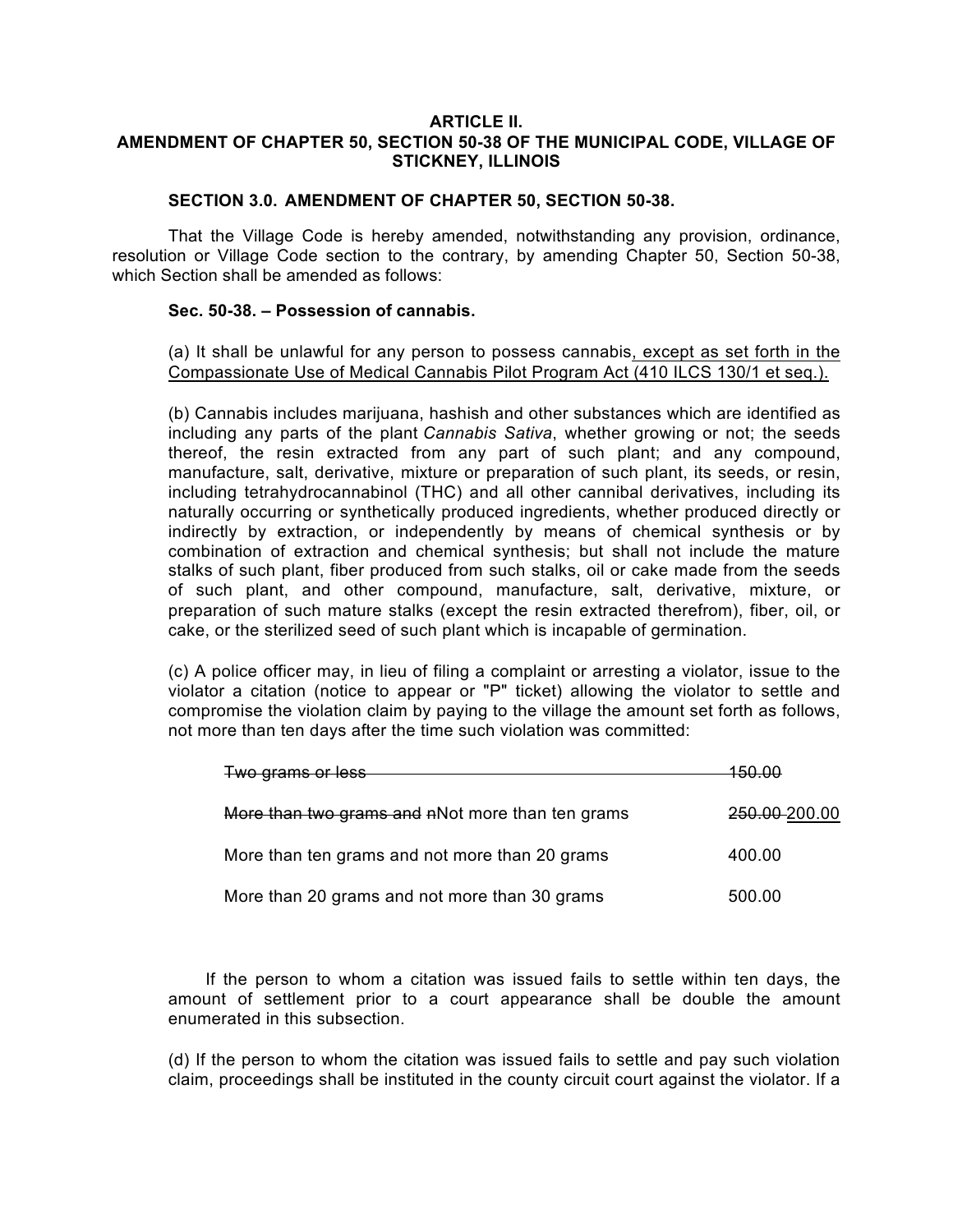fine is imposed by the court, such fine shall be not less than the amount set forth in this subsection as the settlement amount, but not more than \$500.00.

#### **SECTION 3.1. OTHER ACTIONS AUTHORIZED.**

The officers, employees and/or agents of the Village shall take all action necessary or reasonably required to carry out, give effect to and consummate the amendments contemplated by this Ordinance and shall take all action necessary in conformity therewith.

### **ARTICLE III. HEADINGS, SAVINGS CLAUSES, PUBLICATION, EFFECTIVE DATE**

#### **SECTION 4. HEADINGS.**

The headings of the articles, sections, paragraphs and subparagraphs of this Ordinance are inserted solely for the convenience of reference and form no substantive part of this Ordinance nor should they be used in any interpretation or construction of any substantive provision of this Ordinance.

### **SECTION 5. SEVERABILITY.**

The provisions of this Ordinance are hereby declared to be severable and should any provision of this Ordinance be determined to be in conflict with any law, statute or regulation by a court of competent jurisdiction, said provision shall be excluded and deemed inoperative, unenforceable and as though not provided for herein and all other provisions shall remain unaffected, unimpaired, valid and in full force and effect.

#### **SECTION 6. SUPERSEDER.**

All code provisions, ordinances, resolutions, rules and orders, or parts thereof, in conflict herewith are, to the extent of such conflict, hereby superseded.

### **SECTION 7. PUBLICATION.**

A full, true and complete copy of this Ordinance shall be published in pamphlet form or in a newspaper published and of general circulation within the Village as provided by the Illinois Municipal Code, as amended.

# **SECTION 8. EFFECTIVE DATE.**

This Ordinance shall be effective and in full force ten (10) days after its passage, approval and publication in accordance with applicable law.